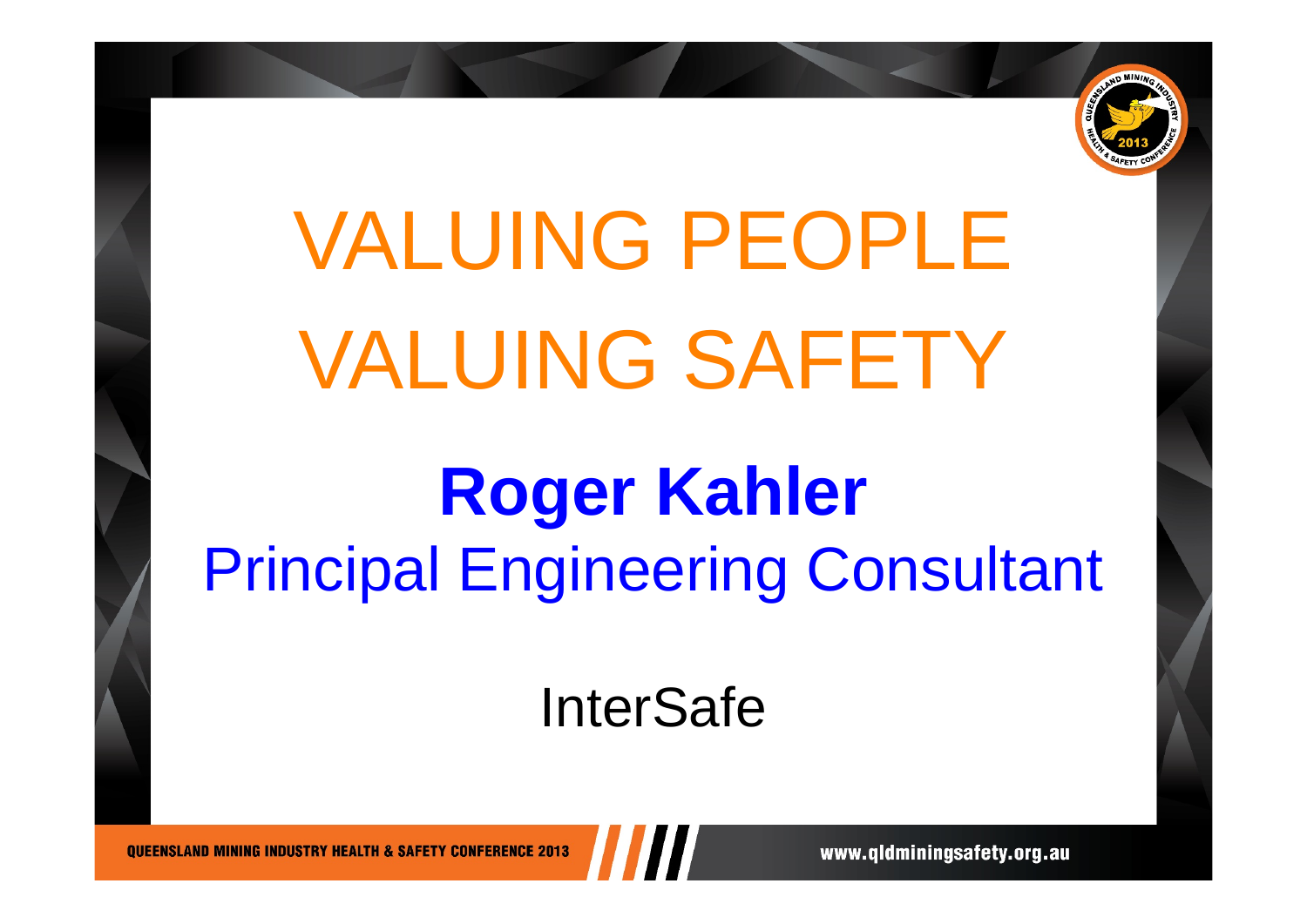

### **A LEADER**

## **"DR BARRY MARSHALL"**

# **WHY?**

www.qldminingsafety.org.au

**OUEENSLAND MINING INDUSTRY HEALTH & SAFETY CONFERENCE 2013**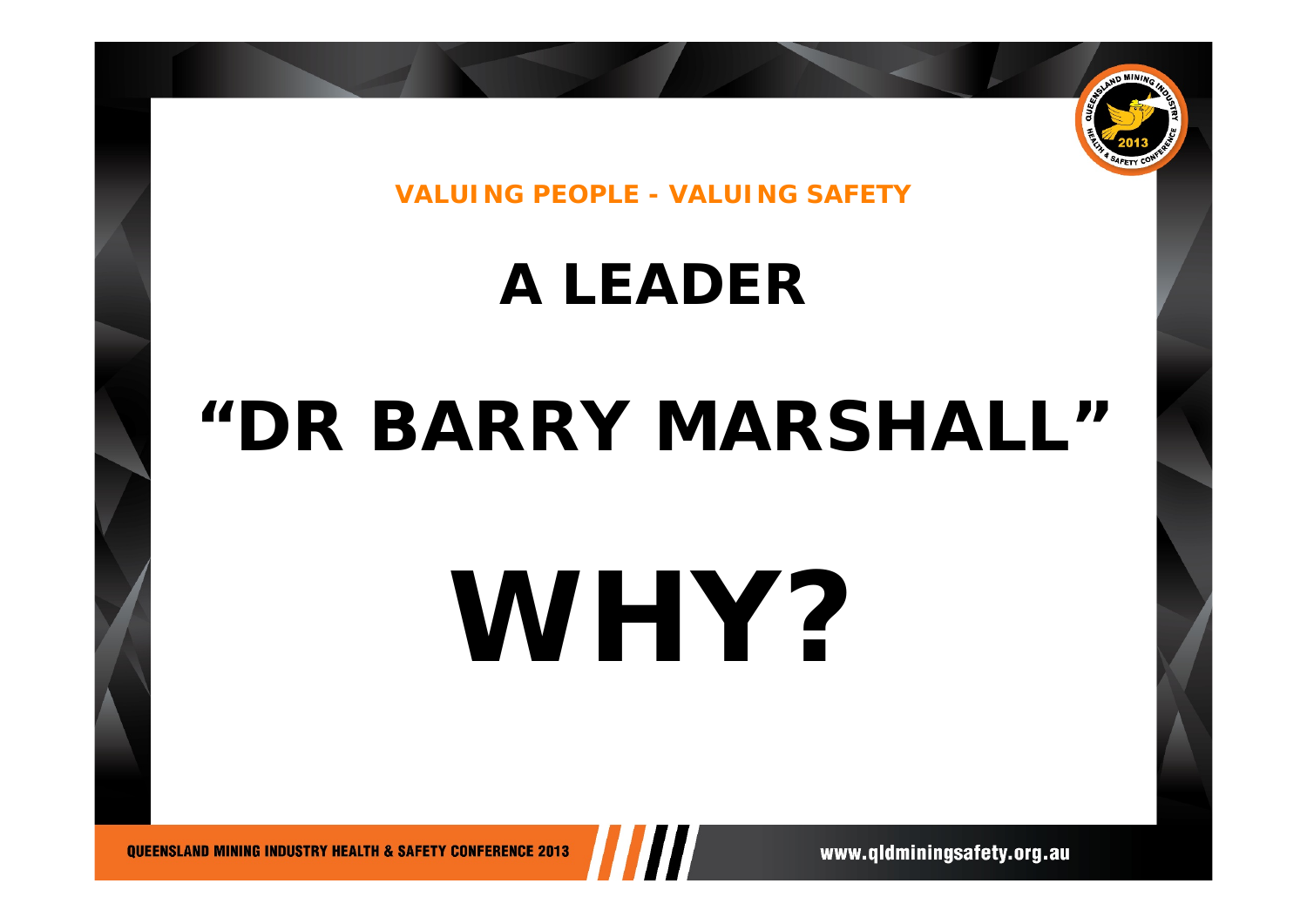

## **THE VISION:ZERO PERMANENT HARM**

### **WHY?**

- •**1 TRAUMATIC DEATH OF A PERSON PER DAY – ALL INDUSTRIES**
- • **253 NON-FATAL PERMANENTLY DAMAGED PEOPLE PER DAY - ALL INDUSTRIES**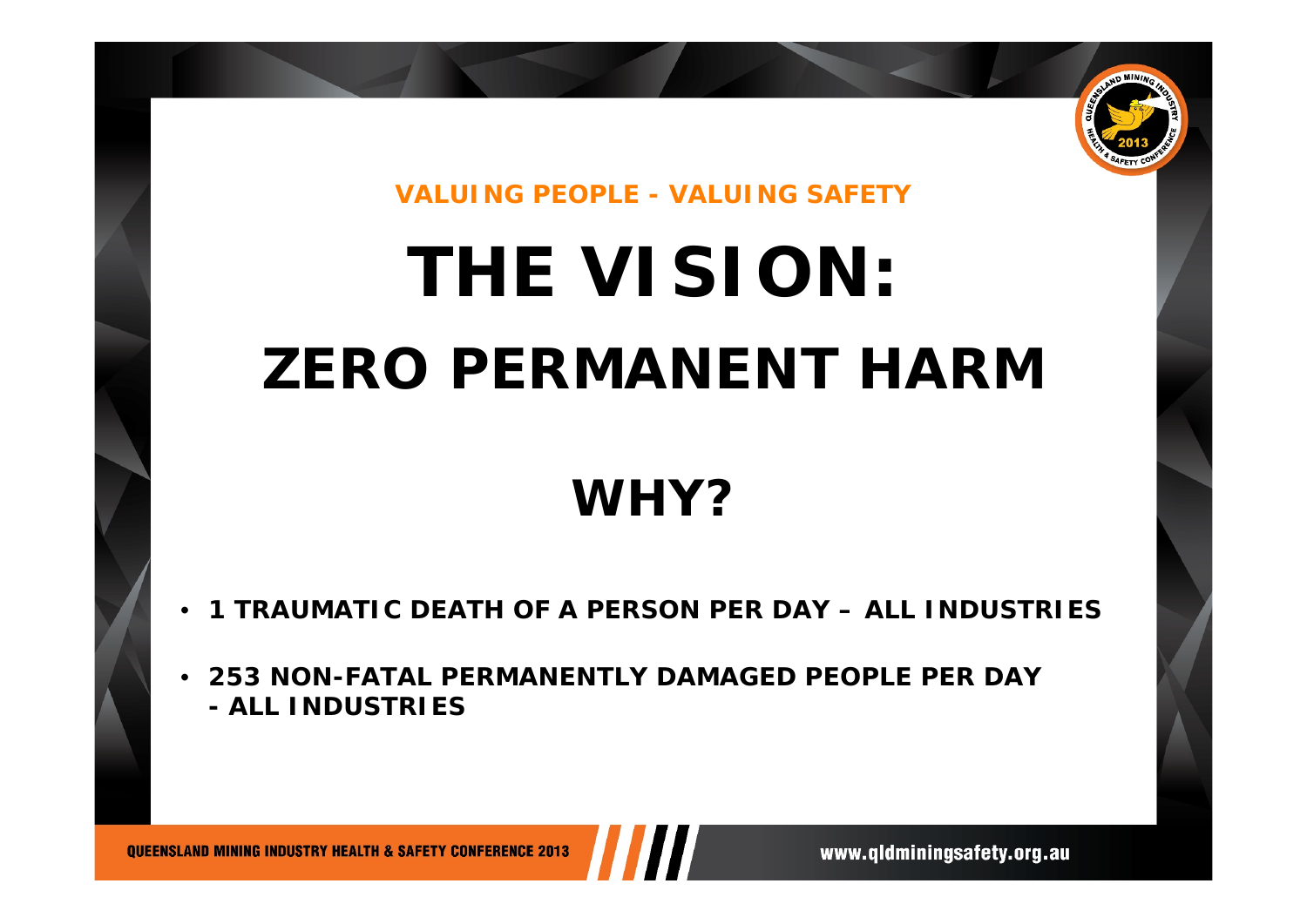

#### **LEADERSHIP & VALUES**

#### **1.(a) SIX CORE UNIVERSAL HUMAN VALUES**

- *LOVE*
- *HONESTY*
- *TRUST*
- *RESPECT*
- *COURAGE*
- *FAIRNESS*

#### **(b) LEADERSHIP BEHAVIOURS OBSERVED & JUDGED ON A CONTINUUM. E.g.**

*+ COURAGE - Courageous <…………………………………………………………..>Fearful*

- **2.PERSONAL VALUES**
- **3.SHARED OR CORPORATE VALUES**

**TO "WALK" THE "TALK", YOU MUST HAVE A "TALK".**

**OUEENSLAND MINING INDUSTRY HEALTH & SAFETY CONFERENCE 2013** 

www.qldminingsafety.org.au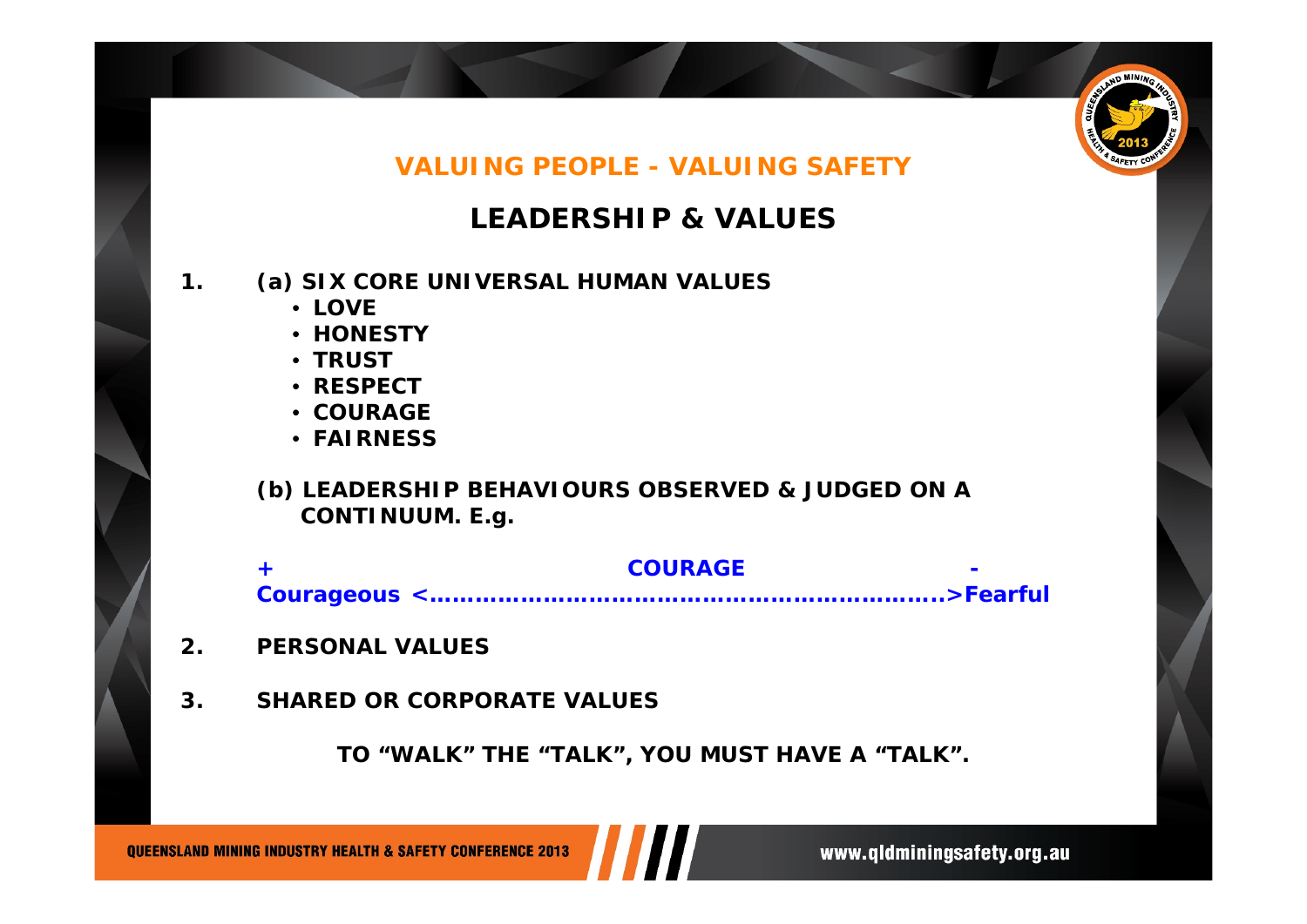

- **1. SAFE / SAFETY - Is it a Value?**
- **2. SAFE / SAFETY - Is it a Personal Value?**
- **3. SAFE / SAFETY - Possibly a Corporate Value.**

*" A True Test Of A Person's Character Is What They Do When No One Is Watching." - Wooden*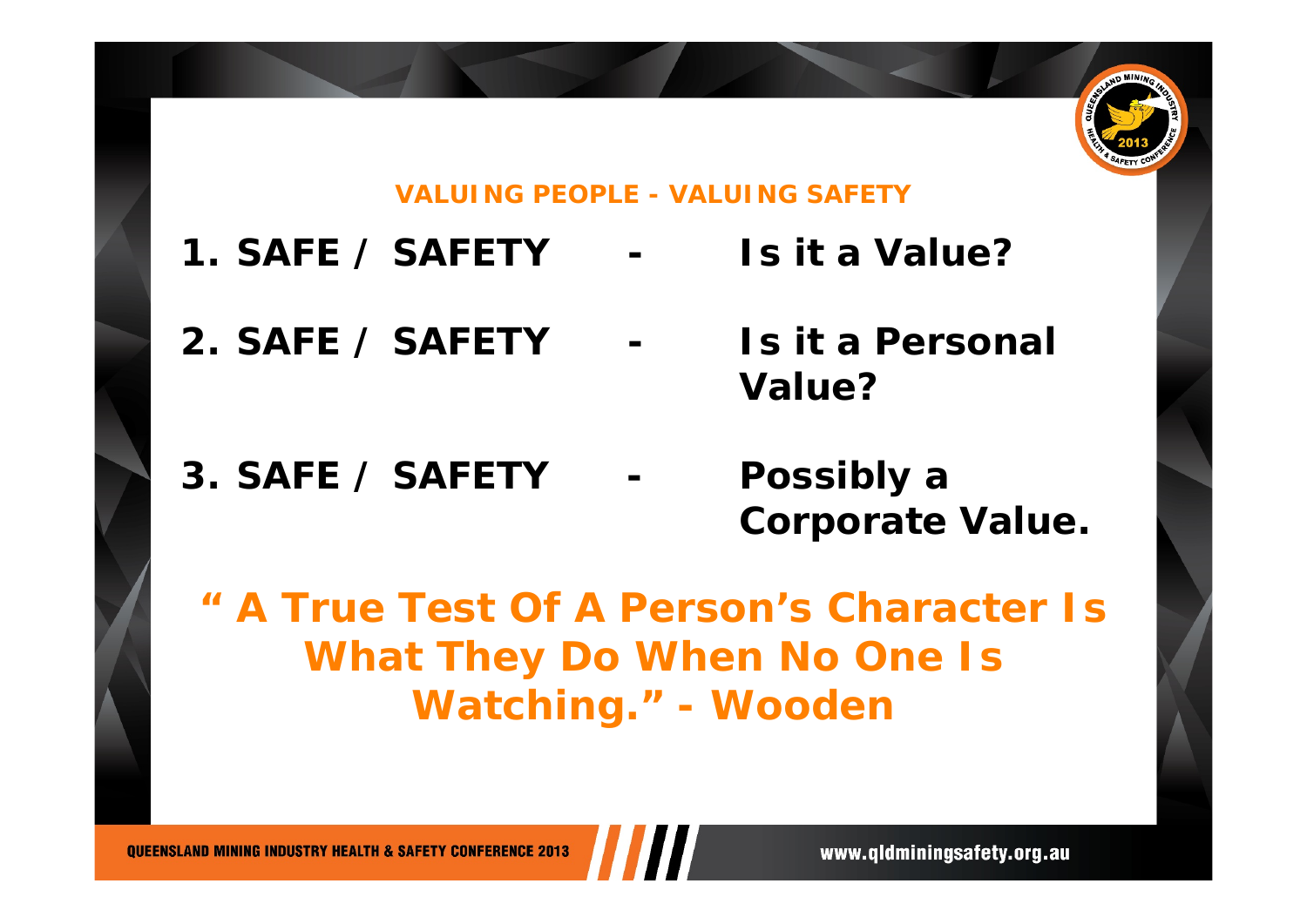

The following definition of leadership by Karl Stewart expresses one of the very strong qualities of love and that is to be "in service of others".

**"***The leader is seen as member 'of the tribe' by his or her subordinates, a person whose behaviour will always be in the best interests of all the people of the tribe, a person on whom they can rely, always. Why would you not follow such a leader?"*